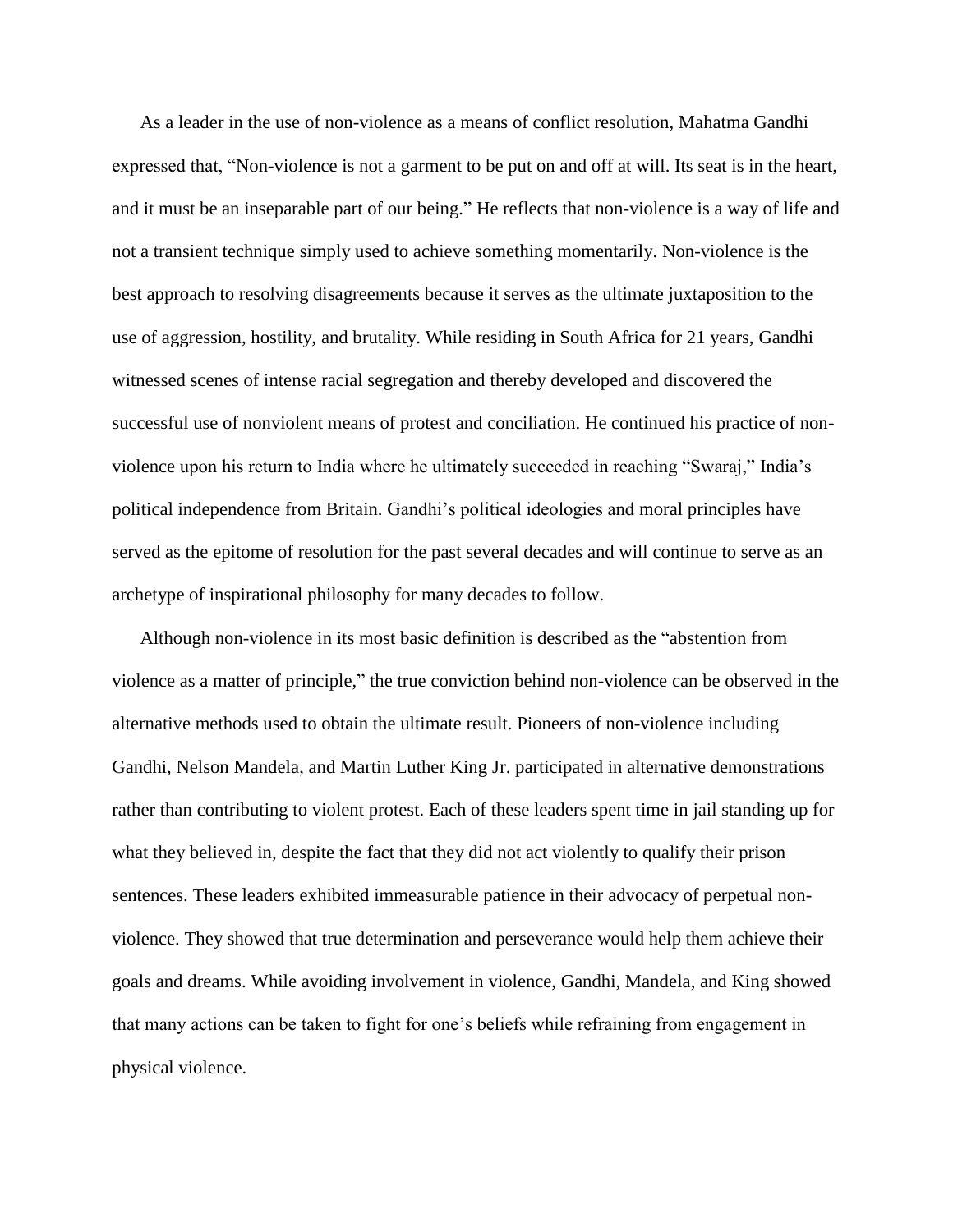While Gandhi, Mandela, and King all utilized nonviolent means of conflict resolution to fight for their goals, they were best known for their use of silent protests. However, many other forms of nonviolence are extremely effective in achieving desired outcomes, too. Examples of different types of nonviolent methods include persuasion, negotiation, non-cooperation, and intervention. Many individuals have employed these techniques over time, demonstrating the success of nonviolence in meeting their objectives.

I believe that a qualified leader is one that is readily able to dissolve conflicts quickly between different groups of people. In my experience, I have recognized the value of conflict resolution, especially as it pertains to dissolving disputes in a leadership setting. As the current Associated Student Body President, I have encountered various conflicts, which included differences of opinion, arguments, and controversy. As a member of this organization, which allows us to serve as role models and leaders on campus, I have developed many skills in peaceful conflict resolution. One instance in which I utilized conflict resolution was in my campaign for the presidency. My opponent blamed me of cheating in the voting process and publicly criticized me on social networking sites, attempting to give my campaign a poor reputation. This upset me because this was the first time someone had spread negative rumors about me on such a grand scale. In response to this conflict, I elected to rise above the circumstances and continued my campaign with integrity.

Therefore, nonviolent means of conflict resolution is a significant factor in leadership both internationally and on a more local scale. Nonviolence is the most appropriate response in confronting conflict worldwide.